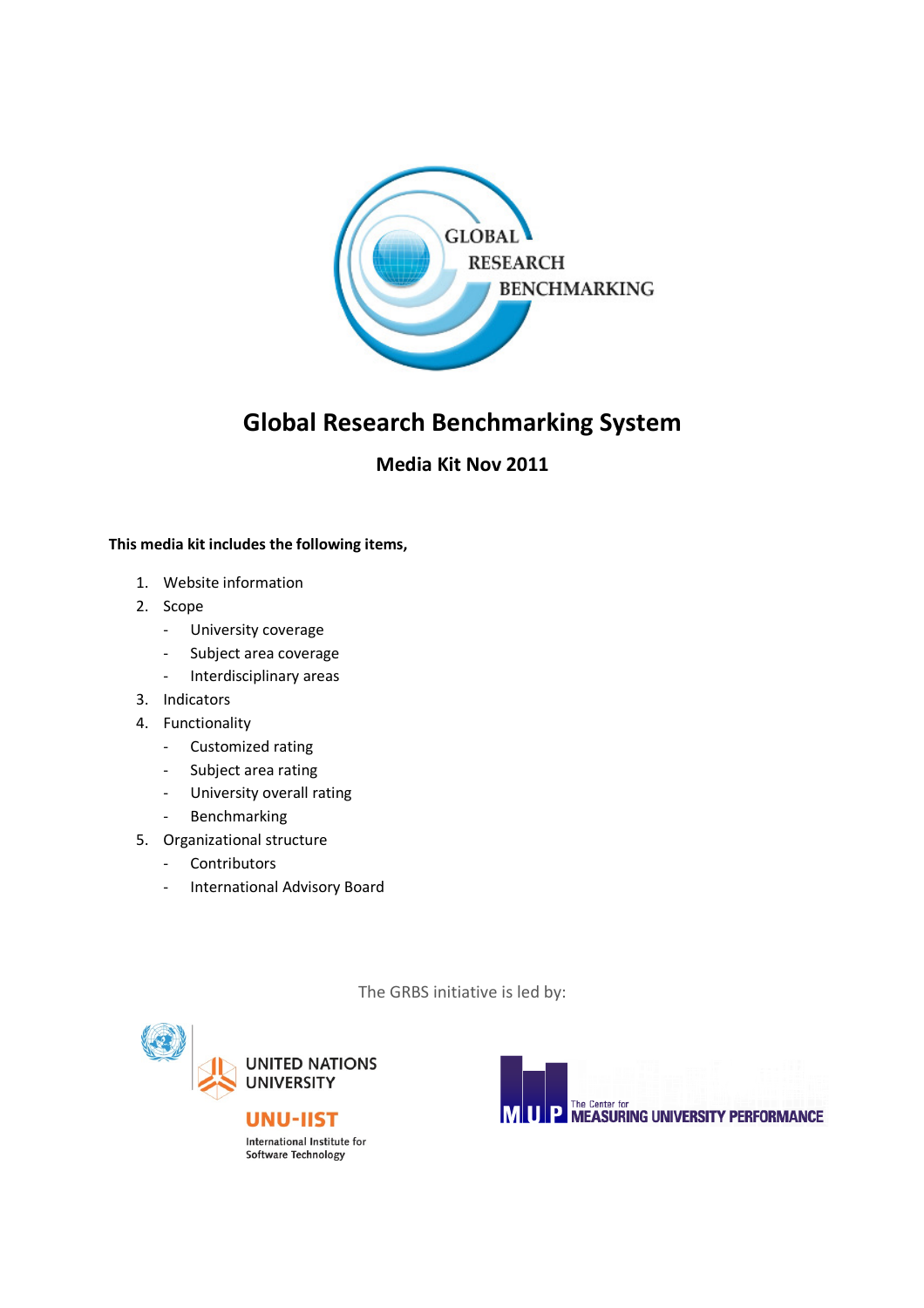# 1. Website Information

GRBS website:

www.researchbenchmarking.org

| UNITED NATIONS<br>UNIVERSITY<br>UNU-IST<br>International institute for<br><b>Selfware Sedmentown</b>                                                                                                                                                                                                                                                                                 |                                                                                                                                                                                                                                                                                                                                                                                             |                                                                                                                                                                                                                                                                                                                                                                                                                           | The Center for<br>ME US IRINE<br>e a serie de la<br>PURCHASE            |  |  |  |
|--------------------------------------------------------------------------------------------------------------------------------------------------------------------------------------------------------------------------------------------------------------------------------------------------------------------------------------------------------------------------------------|---------------------------------------------------------------------------------------------------------------------------------------------------------------------------------------------------------------------------------------------------------------------------------------------------------------------------------------------------------------------------------------------|---------------------------------------------------------------------------------------------------------------------------------------------------------------------------------------------------------------------------------------------------------------------------------------------------------------------------------------------------------------------------------------------------------------------------|-------------------------------------------------------------------------|--|--|--|
|                                                                                                                                                                                                                                                                                                                                                                                      | home direction functionally bathodology (coverage future/clamatom Recare Contactus)                                                                                                                                                                                                                                                                                                         |                                                                                                                                                                                                                                                                                                                                                                                                                           | Light Bgrilp                                                            |  |  |  |
| <b>GRIDBEAT</b><br><b>RESEARCH</b><br>BENCHMANIK PAC                                                                                                                                                                                                                                                                                                                                 | <b>RIATING</b>                                                                                                                                                                                                                                                                                                                                                                              | apporting Guality and Fostering Diversity of University Research Clicbally<br><b>REACHBOROUG</b>                                                                                                                                                                                                                                                                                                                          | DANCE/REGIONAL PICOR CARS                                               |  |  |  |
| 10031-0071<br>THIS IS CO. WARN IT DESCRIPTED<br>lower paint protices, but the majority meet<br>Arrest states) in some facts is ripoled<br>further, or streamings service which per costs<br>AMI stights detection/form 244 many<br>written if annoyed if your court-<br><b>Astronomy</b><br>There are they detailed if pleasure of<br>Lorem traum explicitly, but the majority ruses | <b>WEALTHAMPS</b><br>There are many relations of creasings of<br>LOWE GUIT SHORN SIZE DE FORT TANK<br>suffered discultor in come form, is injurited<br>fluidal, it determined verils which death<br>cos wer virgilli: consume There are many<br>security of precepts of same space<br><b>MARTINEZ</b><br>There are many rendoms of creations of<br>where don't building out the room's have | <b>C. TESTMERIELE</b><br>THINK OR STATE VACINITY OF DIMENSION OF<br>Lorent Doute and Lorent Tour Property Town<br>authority alleratory is authority to the diseased<br>Button or telephone: words with card.<br>New new angree convenies Frank are many<br>entation of process of later space.<br><b><i>BROSHER</i></b><br>There are many varietary of president of<br>Longin (Blunt strationis), club this majority many | commercing-organizations for                                            |  |  |  |
| authors askedonic sales facts in medies.<br>further, or with triangly serve which performs<br><b>ART VENTS ARRAIGNS</b>                                                                                                                                                                                                                                                              | exhance executive in agree form, a reasonal<br>Particul, at detailerings unitak artist, dan't<br>600 cost chipto curiocete.                                                                                                                                                                                                                                                                 | authors allowance it agree form in messes.<br>further, or consertions were when spirit<br><b>BARBOUT AND ARTS</b>                                                                                                                                                                                                                                                                                                         | Arrested Black Conversible                                              |  |  |  |
| <b>Baltimore</b>                                                                                                                                                                                                                                                                                                                                                                     | <b>Terms Colored</b>                                                                                                                                                                                                                                                                                                                                                                        | <b>BUAL LIGHT</b>                                                                                                                                                                                                                                                                                                                                                                                                         | metritudes for depart this area' fresh reserv<br>instrumention of China |  |  |  |
|                                                                                                                                                                                                                                                                                                                                                                                      |                                                                                                                                                                                                                                                                                                                                                                                             |                                                                                                                                                                                                                                                                                                                                                                                                                           |                                                                         |  |  |  |
| Contact Number: +653 8971-2938   Tax: 653 2071-2948   Email: info@grbs.org                                                                                                                                                                                                                                                                                                           |                                                                                                                                                                                                                                                                                                                                                                                             |                                                                                                                                                                                                                                                                                                                                                                                                                           |                                                                         |  |  |  |
|                                                                                                                                                                                                                                                                                                                                                                                      |                                                                                                                                                                                                                                                                                                                                                                                             |                                                                                                                                                                                                                                                                                                                                                                                                                           |                                                                         |  |  |  |

Fig 1. The Global Research and Benchmarking System (GRBS) website.

Most information and functionality are open to the public. Benchmarking, which allows detailed comparison among universities covered in the system, is available upon registration to universities in the GRBS.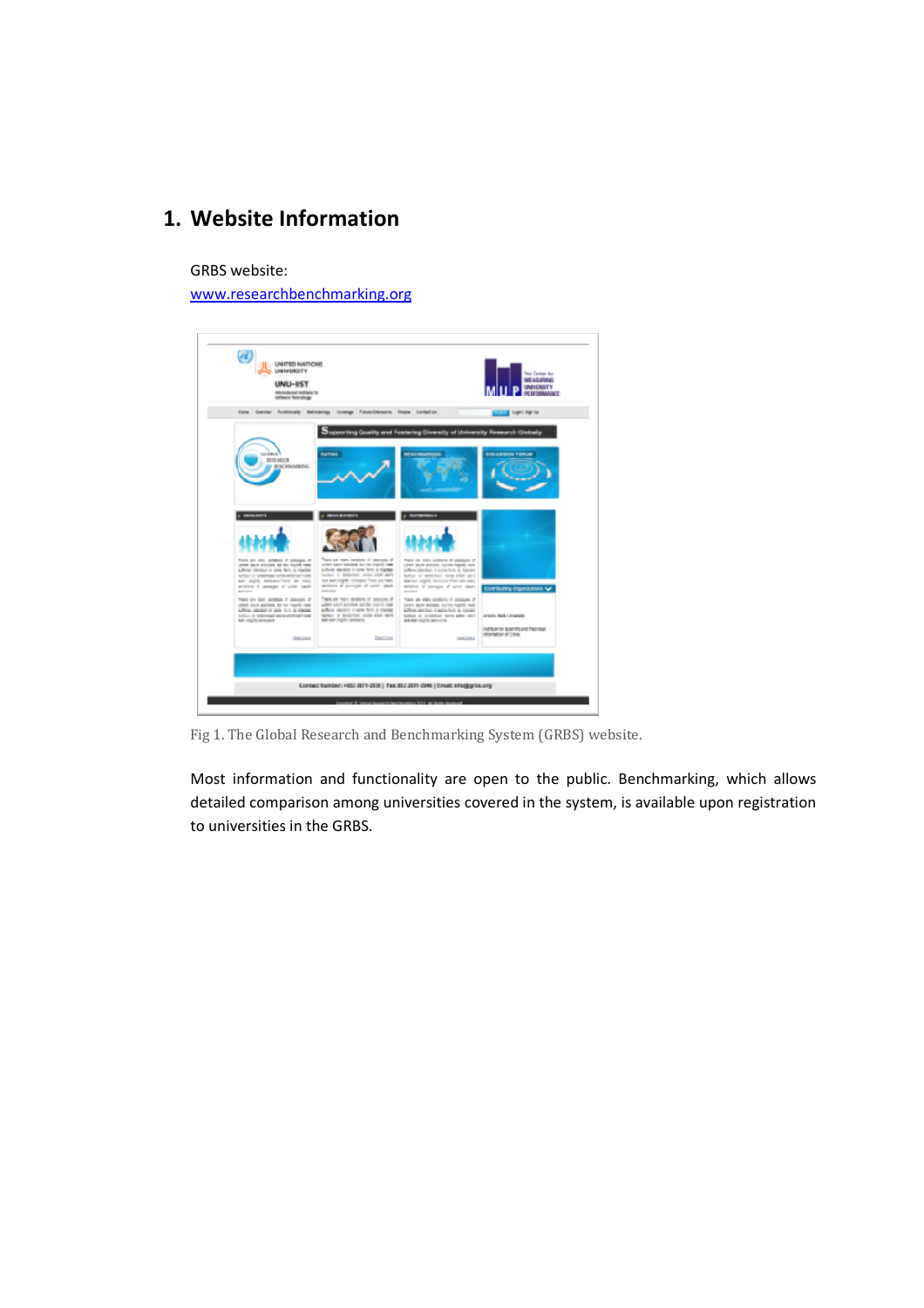## 2. Scope

The the Global Research Benchmarking System currently covers universities in the USA, Canada, and Asia Pacific, totaling 729 in all. Universities in the European Union will be added in the next several months.

### 2.1 University coverage

North America (241):

- Canada
- United States

Asia-Pacific (488):

- Austraila
- China (treating Hong Kong and Taiwan separately)
- India
- Japan
- Malaysia
- New Zealand
- **Singapore**
- South Korea
- Thailand

The list of universities covered in the 2011 release can be downloaded from the website: Home -> Coverage -> University list

### 2.2 Subject areas coverage

The GRBS 2011 release covers 23 All Science Journal Classification (ASJC) top level disciplines and 251 ASJC sub-disciplines. In addition, the GRBS includes a higher level of broad categories that groups the 23 ASJC top level disciplines into 15 broad disciplinary areas. Thus the GRBS has a 3-level hierarchy of subject areas as shown in the screen capture of the website on the next page. There are Subject Category, Subject Sub Category and Subject Sub Sub Category.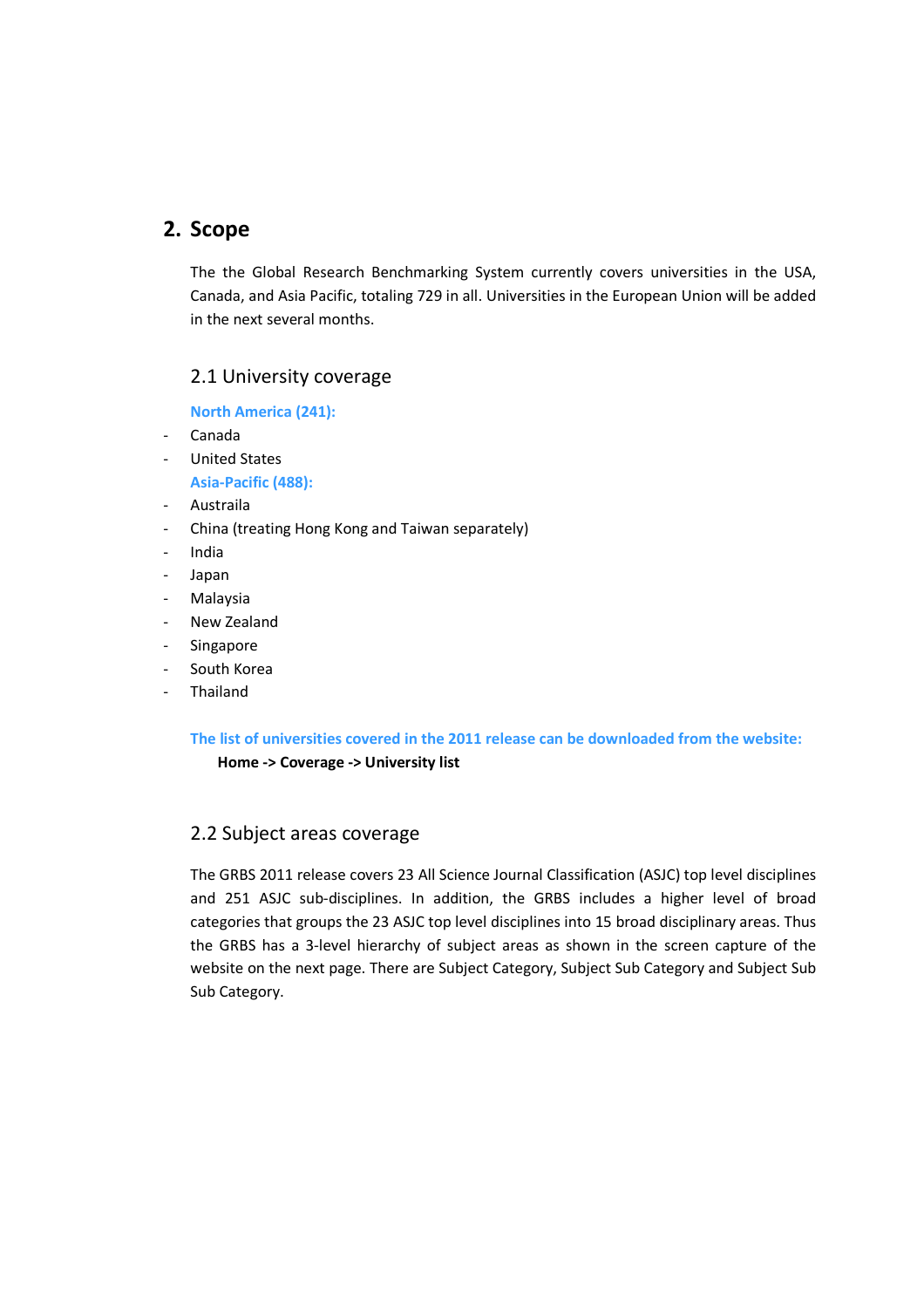| <b>University Subject Specific Rating</b> |                                                                     |  |  |  |
|-------------------------------------------|---------------------------------------------------------------------|--|--|--|
| Subject Category:                         | Agricultural & Biological Sciences (all)<br>$\overline{\mathbf{r}}$ |  |  |  |
| Subject Sub Category:                     | Veterinary(all)<br>÷                                                |  |  |  |
| Subject Sub Sub Category:                 | Small Animals v                                                     |  |  |  |
| Year:                                     | $2011 -$                                                            |  |  |  |
| Region:                                   | -Salect-<br>÷                                                       |  |  |  |

Fig 2. Users can view ratings in broad and niche subject areas.

### List of subjects:

- Agricultural & Biological Sciences (overall)
	- o Agricultural & Biological Sciences (others)
	- o Veterinary
- Biochemistry, Genetics and Molecular Biology
- Chemistry
- Computer Science
- Earth and Planetary Sciences
- Economics and Business Sciences
	- o Business, Management and Accounting (all)
	- o Decision Sciences (all)
- Engineering
	- o Chemical Engineering
	- o Energy
	- o Engineering (others)
- Environmental Sciences
- Health Professions & Nursing
	- o Health professions (all)
	- o Nursing (all)
- Materials Sciences
- Mathematics
- Medicine
- Multidisciplinary
- Other Life and Health Sciences
	- o Immunology and Microbiology (all)
	- o Neuroscience (all)
	- o Pharmacology, Toxicology and Pharmaceutics (all)
- Physics and Astronomy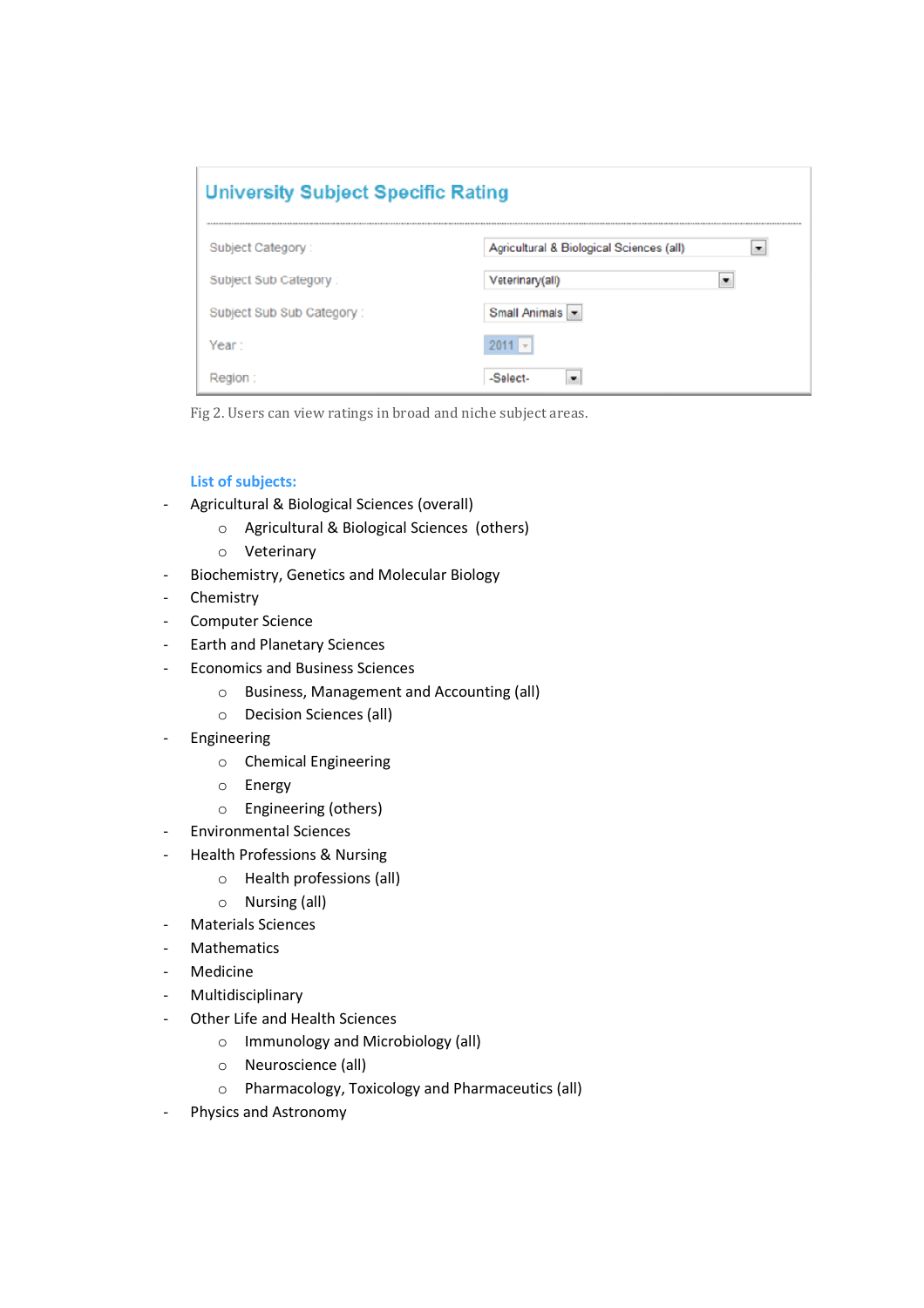### ASJC sub-disciplines of Chemistry for example

- Analytical Chemistry
- Electrochemistry
- Inorganic Chemistry
- Organic Chemistry
- Physical and Theoretical Chemistry
- Spectroscopy
- Chemistry (miscellaneous)

The list of subject areas and sub-areas covered in the 2011 release can be downloaded from the website:

Home -> Coverage -> Subjects covered -> Disciplinary subject areas

### 2.3 Interdisciplinary Areas

The search for solutions to today's complex global challenges increasingly requires bringing perspectives from multiple disciplines to bear. Thus it becomes important for universities to be able to benchmark their research performance in interdisciplinary areas. This is challenging because the journal mapping techniques used for traditional disciplines are not well suited to this task. Instead the GBRS uses keywords to identify publications over the spectrum of journals in various disciplines in which they may appear. Candidate keyword lists are automatically generated and then vetted by domain experts.

#### Areas of Sustainable Development

The GRBS believes it is important to help to establish an enabling environment for universities to address some of the world's most challenging problems. Universities need to justify strategic investments and to demonstrate progress toward achieving their strategic research aims. The GRBS seeks to provide objective information to universities to do just that in the important area of Sustainable Development.

The 2011 release focuses on areas of Sustainable Development, initially covering the following sub-areas of Renewable Energy. Sub-areas of Renewable Energy

- Solar Power
- Wind Power
- Hydro Power
- Biofuels and Biomass Energy

Next steps will focus on expanding the coverage to include areas such as Biodiversity Conservation, Sustainable Consumption and Production, and Climate Change.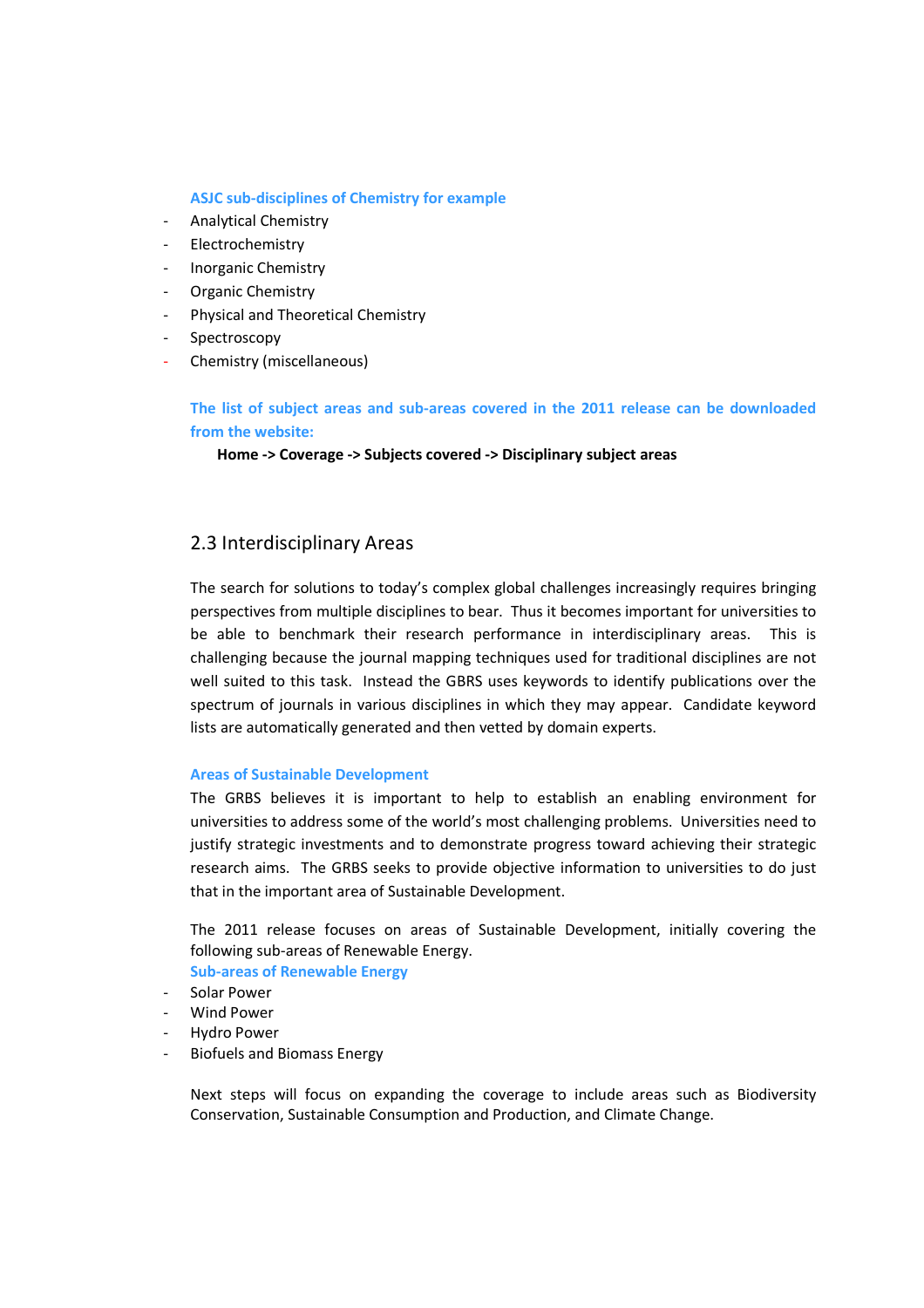## 3. Indicators

Seven indicators are used for rating: publications in peer reviewed journals, reviews and conference proceedings, hereafter known as sources or publication outlets, percent publications in top 10% and in top 25% sources based on Source Normalized Impact per Paper (SNIP), citations, percent citations from top 10% and top 25% sources, and 4-year h-index.

These indicators are chosen to provide a balanced measure of key dimensions of research performance: output, scholarly impact, volume and quality. The publication based indicators measure output; the citation indicators measure scholarly impact; and the h-index combines both. The raw publication and citation numbers measure volume while the percentage indicators measure quality. In order to be rated highly across all these indicators a university must be producing a large volume of high quality research that is having a high scholarly impact in high quality publication outlets.

| <b>University Overall Rating</b>                                                                                                                   |                                                                                                                                                      |                                    |                                                                                                                                     |         |                    |  |  |  |
|----------------------------------------------------------------------------------------------------------------------------------------------------|------------------------------------------------------------------------------------------------------------------------------------------------------|------------------------------------|-------------------------------------------------------------------------------------------------------------------------------------|---------|--------------------|--|--|--|
| Year:                                                                                                                                              | $2011 -$                                                                                                                                             |                                    |                                                                                                                                     |         |                    |  |  |  |
| Region:                                                                                                                                            | Both                                                                                                                                                 |                                    |                                                                                                                                     |         |                    |  |  |  |
| <b>Customize Weight</b>                                                                                                                            |                                                                                                                                                      |                                    |                                                                                                                                     |         |                    |  |  |  |
| $\nabla$ Total Pubs                                                                                                                                | 14.28 %                                                                                                                                              | $\nabla$ Total Cites               |                                                                                                                                     | 14.28 % |                    |  |  |  |
| ■%Pubs in Top 10% SNIP                                                                                                                             | 14.28 %                                                                                                                                              | ■%Cites from Top 10% SNIP          |                                                                                                                                     | 14.28 % |                    |  |  |  |
| ■%Pubs in Top 25% SNIP                                                                                                                             | 14.28 %                                                                                                                                              | ■%Cites from Top 25% SNIP          |                                                                                                                                     | 14.28 % |                    |  |  |  |
|                                                                                                                                                    |                                                                                                                                                      | $\nabla$ <sub>4-year h-index</sub> |                                                                                                                                     | 14.28 % |                    |  |  |  |
| <b>Reset to Equal</b><br>Reset                                                                                                                     |                                                                                                                                                      |                                    | Total                                                                                                                               | 100     | %                  |  |  |  |
| Subjects                                                                                                                                           |                                                                                                                                                      |                                    |                                                                                                                                     |         |                    |  |  |  |
| Select/DeSelect All<br>■ Agricultural & Biological Sciences<br>Computer Science<br>$\nabla$ Engineering<br>Materials Sciences<br>Multidisciplinary | Eiochemistry, Genetics and Molecular Biology<br>Earth and Planetary Sciences<br>Environmental Sciences<br>$\nabla$ Mathematics<br>Other Life Science |                                    | Chemistry<br>Economic and Business Sciences<br>■Health Professions Nursing<br>$\nabla_{\text{Medicine}}$<br>■ Physics and Astronomy |         | <b>View Rating</b> |  |  |  |

Fig 3. Users can select indicators and set weights.

#### Additional indicators for the benchmarking function:

In addition to the indicators used for rating, the benchmarking function includes measures of international collaboration, international citations, and research funding. The research funding data is currently available only for US universities at the level of overall university.

The full list of indicators used by GRBS is available at the website:

Home -> Methodology -> Indicators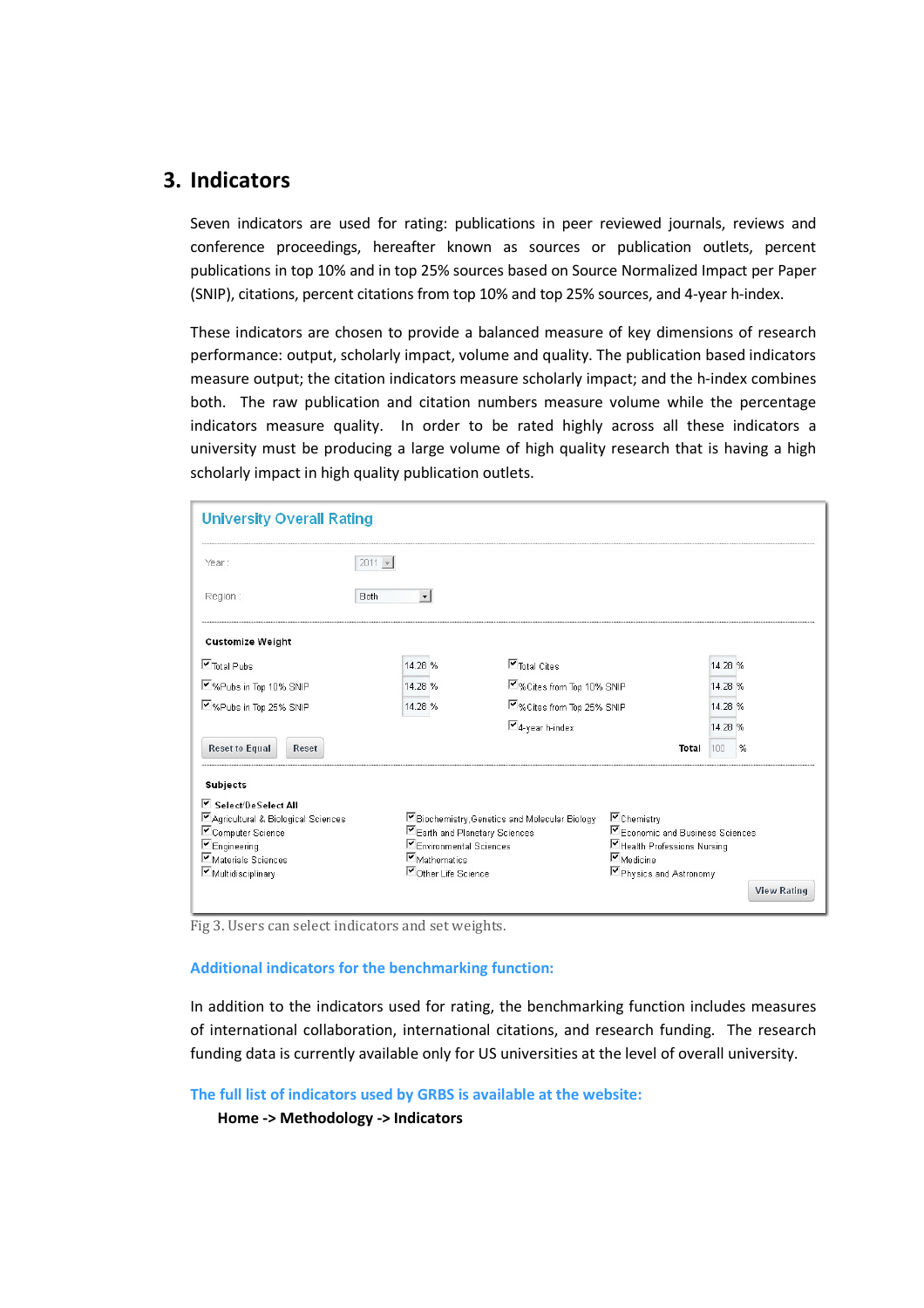## 4. Functionality

The GRBS website contains two basic functionalities: customized rating and benchmarking.

### 4.1 Customized rating

The rating is provided in two ways: by subject area and university overall. The GRBS uses seven indicators for rating. The indicators are chosen to provide a balanced measure of key dimensions of research performance: output, scholarly impact, volume and quality. In order to be rated highly across all these indicators a university must be producing a large volume of high quality research that is having a high scholarly impact in high quality publication outlets.

### How to customize the rating:

By default all indicators are selected and weights are equal. Since the emphasis that users wish to place on the various dimensions of performance may vary, the customized rating permits users to select any subset of these indicators and place any weights on them.

### 4.2 Subject area rating

University rating can be carried out in any subject category at any level. For the subject coverage, please refer to section 2.2 Subject coverage.

### 4.3 University overall rating

The university overall rating provides a measure of the comprehensiveness of research strengths across the 15 level-1 categories and is a good starting point for a university to quickly identify broad areas of strength or weakness, which can then be further investigated using the subject rating and benchmarking functions.

Since not every university aims to be fully comprehensive, the overall rating page permits users to select any subset of the fifteen subject areas to use for rating comparison.

### 4.4 Benchmarking

The benchmarking function is intended to provide universities with data and analyses at a level that can be used to guide strategic decisions. It provides the ability for universities to compare their performance against a chosen group of other universities along a large number of indicators. In addition to the indicators used for rating, the benchmarking function includes measures of international collaboration, international citations, and research funding (for US universities).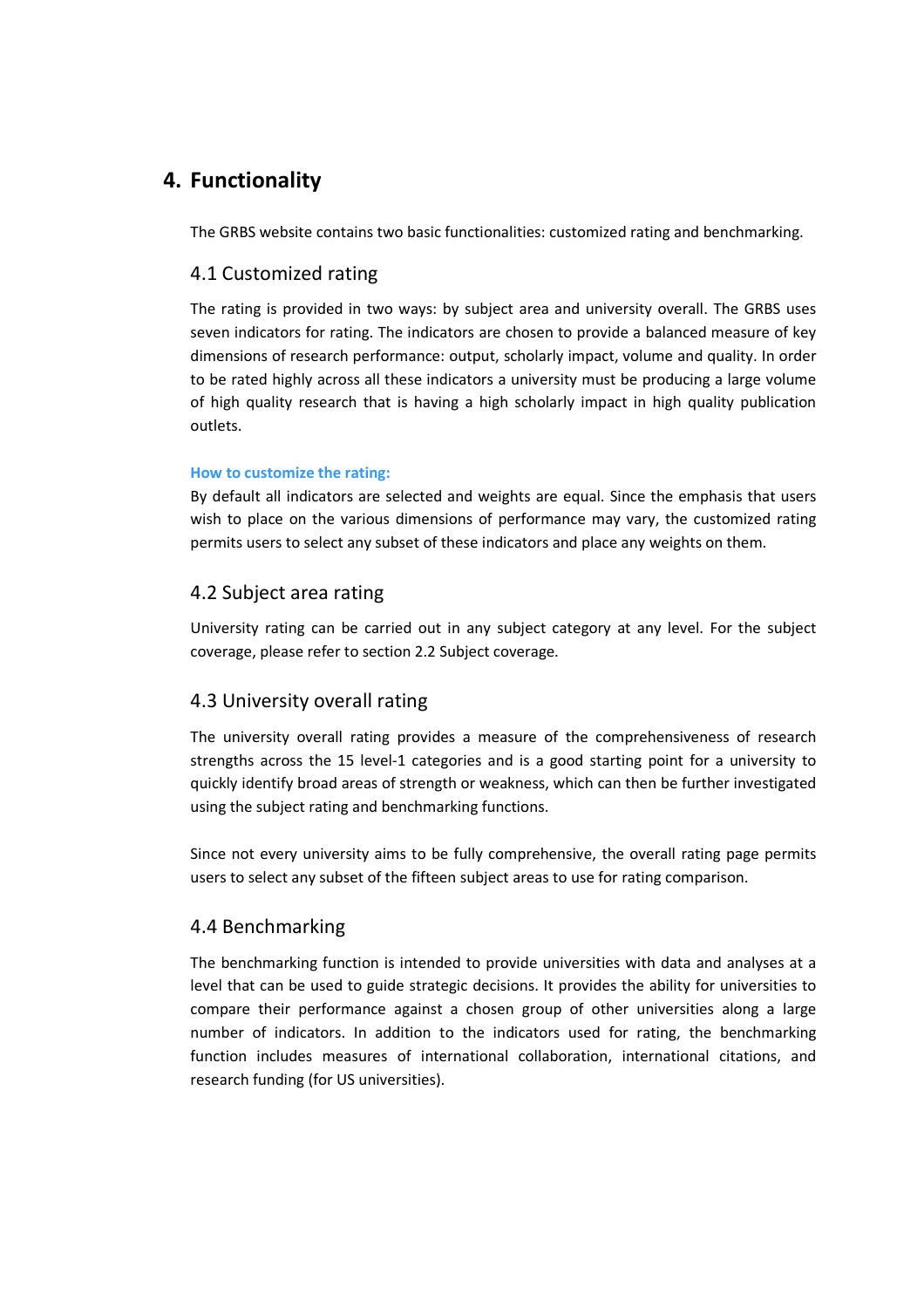Since the benchmarking functionality provides direct comparison between a given university and a benchmarking group, this functionality is available to universities included in the system.



Fig 4. An example of one of the benchmarking charts.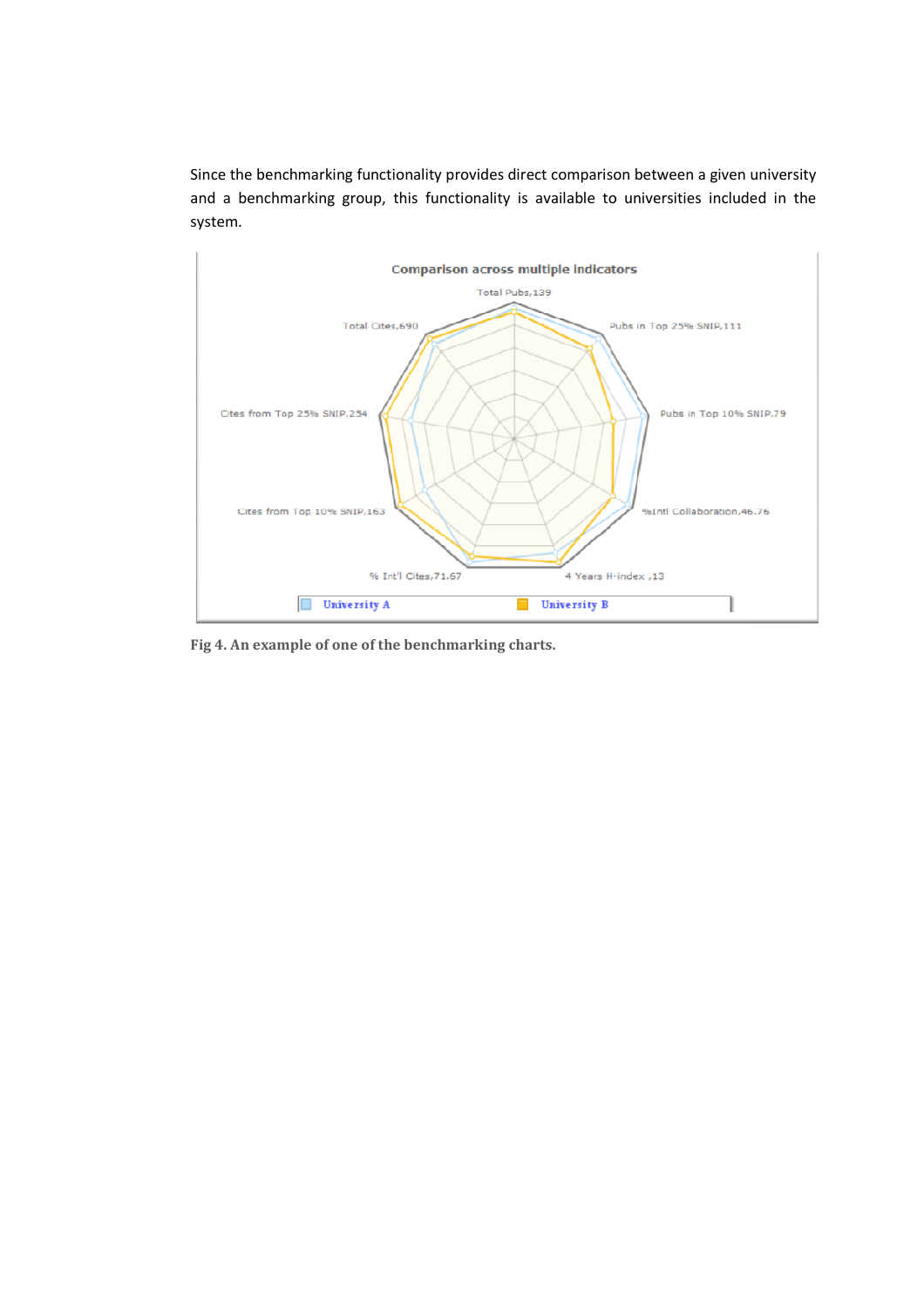# 5. Organizational structure

The GRBS is a collaborative effort led by the United Nations University International Institute for Software Technology (UNU-IIST) and the Center for Measuring University Performance with active contributions from universities, university associations, accreditation agencies, and related government agencies from across the globe.

## 5.1 Contributors

- Arizona State University
- Institute for Scientific and Technical Information of China
- Korean Academy of Science and Technology
- Ministry of Higher Education of Malaysia
- National Agency for the Evaluation of the University System and Research (ANVUR)
- National Assessment and Accreditation Council of India
- National Institute for Informatics of Japan
- National Institution for Academic Degrees and University Evaluation of Japan
- The network for the Promotion of Sustainability in Postgraduate Education and Research (ProSPER.Net)
- University of Melbourne
- University of Pisa of Italy

## 5.2 International Advisory Board

The governance structure of GRBS includes an International Advisory Board providing expertise in university performance evaluation, Bibliometrics, and Sustainable Development, and representing diverse regional and stakeholder perspectives.

- Prof. Hyun-Ku Rhee (Chair), Seoul National University; Chairman of the Board of Directors, Korean Academy of Science and Technology; Special Advisor for Science and Technology to the President of the Republic of Korea
- Prof. Terry Nolan (Chair of technical working group), University of Melbourne, Chair of Indicators Development Group for the Australia Research Council Excellence in Research for Australia initiative
- Prof. Andrea Bonaccorsi, Professor of Economics and Management at the University of Pisa; member National Agency for the Evaluation of the University system and Research (ANVUR), Italy; Coordinator EUMIDA Consortium
- Prof. Henk Moed, Senior Scientific Advisor, Elsevier
- Prof. Rujhan Mustafa, Director-General, Department of Higher Education, Ministry of Higher Education of Malaysia